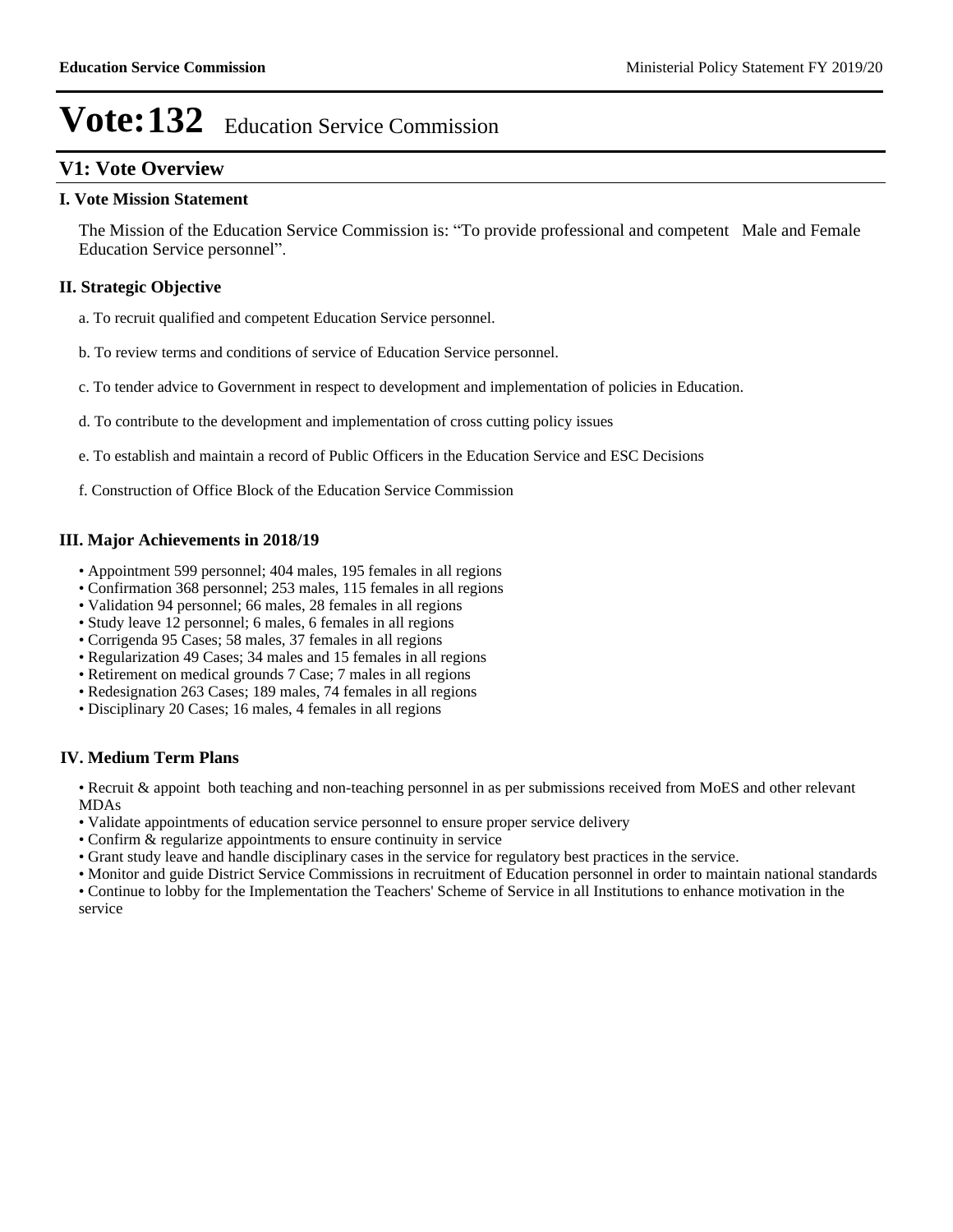# **V. Summary of Past Performance and Medium Term Budget Allocations**

**Table 5.1: Overview of Vote Expenditures (UShs Billion)**

|                                 |                                                      |                    | 2018/19       |                                           |         |         |         | <b>MTEF Budget Projections</b> |         |
|---------------------------------|------------------------------------------------------|--------------------|---------------|-------------------------------------------|---------|---------|---------|--------------------------------|---------|
|                                 |                                                      | 2017/18<br>Outturn | <b>Budget</b> | <b>Approved Expenditure</b><br>by End Dec | 2019/20 | 2020/21 | 2021/22 | 2022/23                        | 2023/24 |
| <b>Recurrent</b>                | Wage                                                 | 1.249              | 2.816         | 0.568                                     | 2.816   | 2.957   | 3.105   | 3.260                          | 3.423   |
|                                 | Non Wage                                             | 4.814              | 5.142         | 2.722                                     | 6.424   | 7.388   | 8.865   | 10.638                         | 12.766  |
| Devt.                           | GoU                                                  | 0.352              | 0.352         | 0.079                                     | 0.352   | 0.422   | 0.422   | 0.422                          | 0.422   |
|                                 | Ext. Fin.                                            | 0.000              | 0.000         | 0.000                                     | 0.000   | 0.000   | 0.000   | 0.000                          | 0.000   |
|                                 | <b>GoU</b> Total                                     | 6.415              | 8.309         | 3.369                                     | 9.592   | 10.767  | 12.392  | 14.320                         | 16.611  |
| <b>Total GoU+Ext Fin (MTEF)</b> |                                                      | 6.415              | 8.309         | 3.369                                     | 9.592   | 10.767  | 12.392  | 14.320                         | 16.611  |
|                                 | Arrears                                              | 0.000              | 0.026         | 0.000                                     | 0.000   | 0.000   | 0.000   | 0.000                          | 0.000   |
|                                 | <b>Total Budget</b>                                  | 6.415              | 8.335         | 3.369                                     | 9.592   | 10.767  | 12.392  | 14.320                         | 16.611  |
|                                 | <b>A.I.A Total</b>                                   | N/A                | N/A           | N/A                                       | N/A     | N/A     | N/A     | N/A                            | N/A     |
|                                 | <b>Grand Total</b>                                   | 6.415              | 8.335         | 3.369                                     | 9.592   | 10.767  | 12.392  | 14.320                         | 16.611  |
|                                 | <b>Total Vote Budget</b><br><b>Excluding Arrears</b> | 6.415              | 8.309         | 3.369                                     | 9.592   | 10.767  | 12.392  | 14.320                         | 16.611  |

## **VI. Budget By Economic Clasification**

**Table V6.1 2018/19 and 2019/20 Budget Allocations by Item**

|                                        |       | 2018/19 Approved Budget |       |              |       | 2019/20 Draft Estimates |              |
|----------------------------------------|-------|-------------------------|-------|--------------|-------|-------------------------|--------------|
| Billion Uganda Shillings               | GoU   | Ext. Fin                | AIA   | <b>Total</b> | GoU   | Ext. Fin                | <b>Total</b> |
| <b>Output Class: Outputs Provided</b>  | 7.958 | 0.000                   | 0.000 | 7.958        | 9.240 | 0.000                   | 9.240        |
| 211 Wages and Salaries                 | 3.182 | 0.000                   | 0.000 | 3.182        | 3.204 | 0.000                   | 3.204        |
| 212 Social Contributions               | 0.581 | 0.000                   | 0.000 | 0.581        | 0.675 | 0.000                   | 0.675        |
| 213 Other Employee Costs               | 0.838 | 0.000                   | 0.000 | 0.838        | 0.818 | 0.000                   | 0.818        |
| 221 General Expenses                   | 2.307 | 0.000                   | 0.000 | 2.307        | 3.353 | 0.000                   | 3.353        |
| 222 Communications                     | 0.080 | 0.000                   | 0.000 | 0.080        | 0.070 | 0.000                   | 0.070        |
| 223 Utility and Property Expenses      | 0.082 | 0.000                   | 0.000 | 0.082        | 0.092 | 0.000                   | 0.092        |
| 224 Supplies and Services              | 0.011 | 0.000                   | 0.000 | 0.011        | 0.008 | 0.000                   | 0.008        |
| 225 Professional Services              | 0.020 | 0.000                   | 0.000 | 0.020        | 0.070 | 0.000                   | 0.070        |
| 227 Travel and Transport               | 0.527 | 0.000                   | 0.000 | 0.527        | 0.641 | 0.000                   | 0.641        |
| 228 Maintenance                        | 0.330 | 0.000                   | 0.000 | 0.330        | 0.310 | 0.000                   | 0.310        |
| <b>Output Class: Capital Purchases</b> | 0.352 | 0.000                   | 0.000 | 0.352        | 0.352 | 0.000                   | 0.352        |
| <b>312 FIXED ASSETS</b>                | 0.352 | 0.000                   | 0.000 | 0.352        | 0.352 | 0.000                   | 0.352        |
| <b>Output Class: Arrears</b>           | 0.026 | 0.000                   | 0.000 | 0.026        | 0.000 | 0.000                   | 0.000        |
| 321 DOMESTIC                           | 0.026 | 0.000                   | 0.000 | 0.026        | 0.000 | 0.000                   | 0.000        |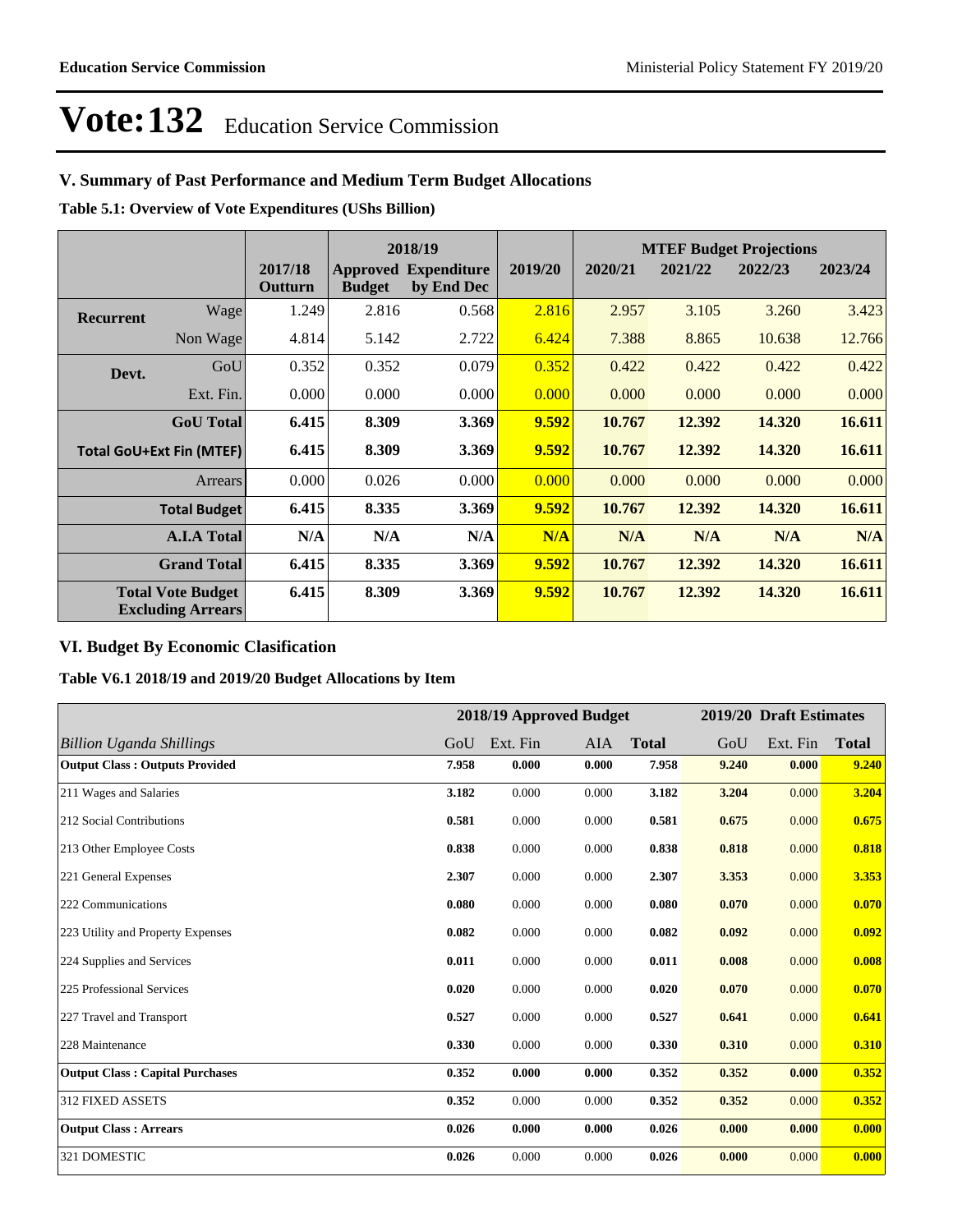| <b>Grand Total:</b>            | 8.335 | 0.000 | 0.000 | 8.335 | 9.592 | 0.000 | 9.592 |
|--------------------------------|-------|-------|-------|-------|-------|-------|-------|
| <b>Total excluding Arrears</b> | 8.309 | 0.000 | 0.000 | 8.309 | 9.592 | 0.000 | 9.592 |

### **VII. Budget By Programme And Subprogramme**

#### **Table V7.1: Past Expenditure Outturns and Medium Term Projections by Programme and SubProgramme**

| Billion Uganda shillings                                      |                              | FY 2018/19                |                                   |                                             | <b>Medium Term Projections</b> |         |         |         |
|---------------------------------------------------------------|------------------------------|---------------------------|-----------------------------------|---------------------------------------------|--------------------------------|---------|---------|---------|
|                                                               | <b>FY 2017/18</b><br>Outturn | Approved<br><b>Budget</b> | <b>Spent By</b><br><b>End Dec</b> | 2019-20<br><b>Proposed</b><br><b>Budget</b> | 2020-21                        | 2021-22 | 2022-23 | 2023-24 |
| <b>52 Education Personnel Policy and</b><br><b>Management</b> | 6.415                        | 8.335                     | 3.369                             | 9.592                                       | 10.767                         | 12.392  | 14.320  | 16.611  |
| 01 Headquarters                                               | 6.063                        | 7.958                     | 3.290                             | 9.240                                       | 10.345                         | 11.970  | 13.899  | 16.189  |
| 1271 Support to Education Service<br>Commission               | 0.352                        | 0.377                     | 0.079                             | 0.352                                       | 0.422                          | 0.422   | 0.422   | 0.422   |
| <b>Total for the Vote</b>                                     | 6.415                        | 8.335                     | 3.369                             | 9.592                                       | 10.767                         | 12.392  | 14.320  | 16.611  |
| <b>Total Excluding Arrears</b>                                | 6.415                        | 8.309                     | 3.369                             | 9.592                                       | 10.767                         | 12.392  | 14.320  | 16.611  |

#### **VIII. Programme Performance and Medium Term Plans**

#### **Table V8.1: Programme Outcome and Outcome Indicators ( Only applicable for FY 2019/20)**

| <b>Programme:</b>           | 52 Education Personnel Policy and Management                                                                                                                                                                                                                                                                                                                                                                                                                                                                                                   |                 |                  |               |            |            |  |  |
|-----------------------------|------------------------------------------------------------------------------------------------------------------------------------------------------------------------------------------------------------------------------------------------------------------------------------------------------------------------------------------------------------------------------------------------------------------------------------------------------------------------------------------------------------------------------------------------|-----------------|------------------|---------------|------------|------------|--|--|
| <b>Programme Objective</b>  | (i) To recruit qualified and competent male and female Education Service personnel in all regions;<br>(ii) To review terms and conditions of service of all Education Service personnel;<br>(iii) To tender advice to Government in respect to development and implementation of policies in<br>inclusive Education:<br>(iv) To contribute to the development and implementation of cross cutting policy issues for Education<br>Service personnel;<br>(v) To establish and maintain a record of all Public Officers in the Education Service; |                 |                  |               |            |            |  |  |
| <b>Responsible Officer:</b> | Dr. Asuman Lukwago<br>Secretary/Education Service Commission.                                                                                                                                                                                                                                                                                                                                                                                                                                                                                  |                 |                  |               |            |            |  |  |
|                             | <b>Programme Outcome:</b> Professional and Competent Male and Female Education Service Personnel                                                                                                                                                                                                                                                                                                                                                                                                                                               |                 |                  |               |            |            |  |  |
|                             | Sector Outcomes contributed to by the Programme Outcome                                                                                                                                                                                                                                                                                                                                                                                                                                                                                        |                 |                  |               |            |            |  |  |
|                             | 1. Increased enrolment for male and female at all levels                                                                                                                                                                                                                                                                                                                                                                                                                                                                                       |                 |                  |               |            |            |  |  |
|                             | <b>Performance Targets</b>                                                                                                                                                                                                                                                                                                                                                                                                                                                                                                                     |                 |                  |               |            |            |  |  |
|                             |                                                                                                                                                                                                                                                                                                                                                                                                                                                                                                                                                |                 | 2019/20          | 2020/21       | 2021/22    |            |  |  |
|                             |                                                                                                                                                                                                                                                                                                                                                                                                                                                                                                                                                | <b>Baseline</b> | <b>Base</b> year | <b>Target</b> | Projection | Projection |  |  |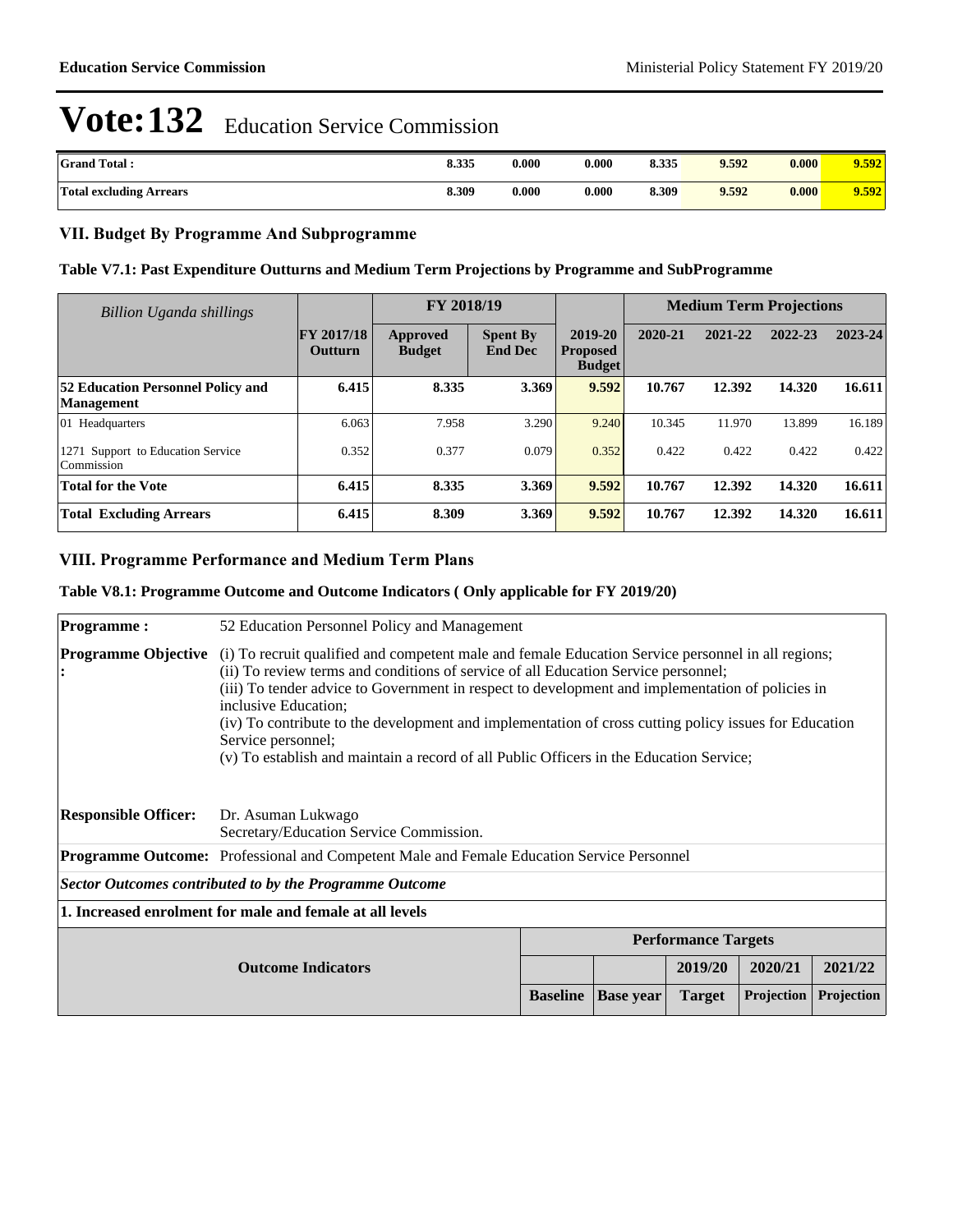| • Percentage of Male and Female Education Service Personnel Recruited.                                                                       | 90% | 2017 | 95%   | 97%   | 100%  |
|----------------------------------------------------------------------------------------------------------------------------------------------|-----|------|-------|-------|-------|
| • Proportion of Education Service<br>Personnel Policy implemented and managed.                                                               | 60% | 2017 | 70%   | 80%   | 90%   |
| • Proportion of Male and Female Education Service<br>Personnel professionally managed (Confirmed, Validated,<br>Regularized and Disciplined) | 90% | 2017 | 95%   | 97%   | 100%  |
| <b>SubProgramme: 01 Headquarters</b>                                                                                                         |     |      |       |       |       |
| <b>Output: 01 Management of Education Service Personnel</b>                                                                                  |     |      |       |       |       |
| Number of Education Service Personnel Confirmed                                                                                              |     |      | 2,000 | 2,500 | 3,000 |
| Number of Education Service Personnel Validated                                                                                              |     |      | 3.000 | 3,500 | 4,000 |
| Number of established Technical staff vacancies filled                                                                                       |     |      | 2,000 | 2,500 | 3,000 |

### **IX. Major Capital Investments And Changes In Resource Allocation**

#### **Table 9.1: Major Capital Investment (Capital Purchases outputs over 0.5Billion)**

N/A

#### **X. Vote Challenges and Plans To Improve Performance**

#### **Vote Challenges**

The Commission's office space is limited and therefore affects the operations. The staff establishment has not been achieved due to limited space. The Commission also lacks storage facilities.

- The Scheme of Service not fully implemented;
- Increasing forgeries in the Education and Sports Sector;
- The appointment of staff depends on submissions from the Ministry of Education and Sports and other MDAs;
- Large numbers of applicants for a few advertised jobs makes the recruitment process longer;

#### **Plans to improve Vote Performance**

• The Commission is engaging Uganda Properties Holding to acquire space within Farmer's House.

The Commission is engaging the Ministry of Education and Sports for more timely declaration of vacancies for teachers. The Commission is working closely with Chief Administrative Officers through the Human Resource Officers of Districts to identify the availability of wage in their respective districts and make submissions to the Ministry of Education and Sports for onward submissions to the Commission for recruitment.

The Commission carries out validation to identify these people and forwards it relevant authorities for actions.

The Commission is planning to develop an e-recruitment system to reduce on the challenge of large numbers of applicants.

The Commission has started on the process to review the Scheme of Service and continues to lobby different stakeholder for its implementation.

#### **XI Off Budget Support**

**Table 11.1 Off-Budget Support by Sub-Programme**

N/A

**XII. Vote Cross Cutting Policy And Other Budgetary Issues**

**Table 12.1: Cross- Cutting Policy Issues**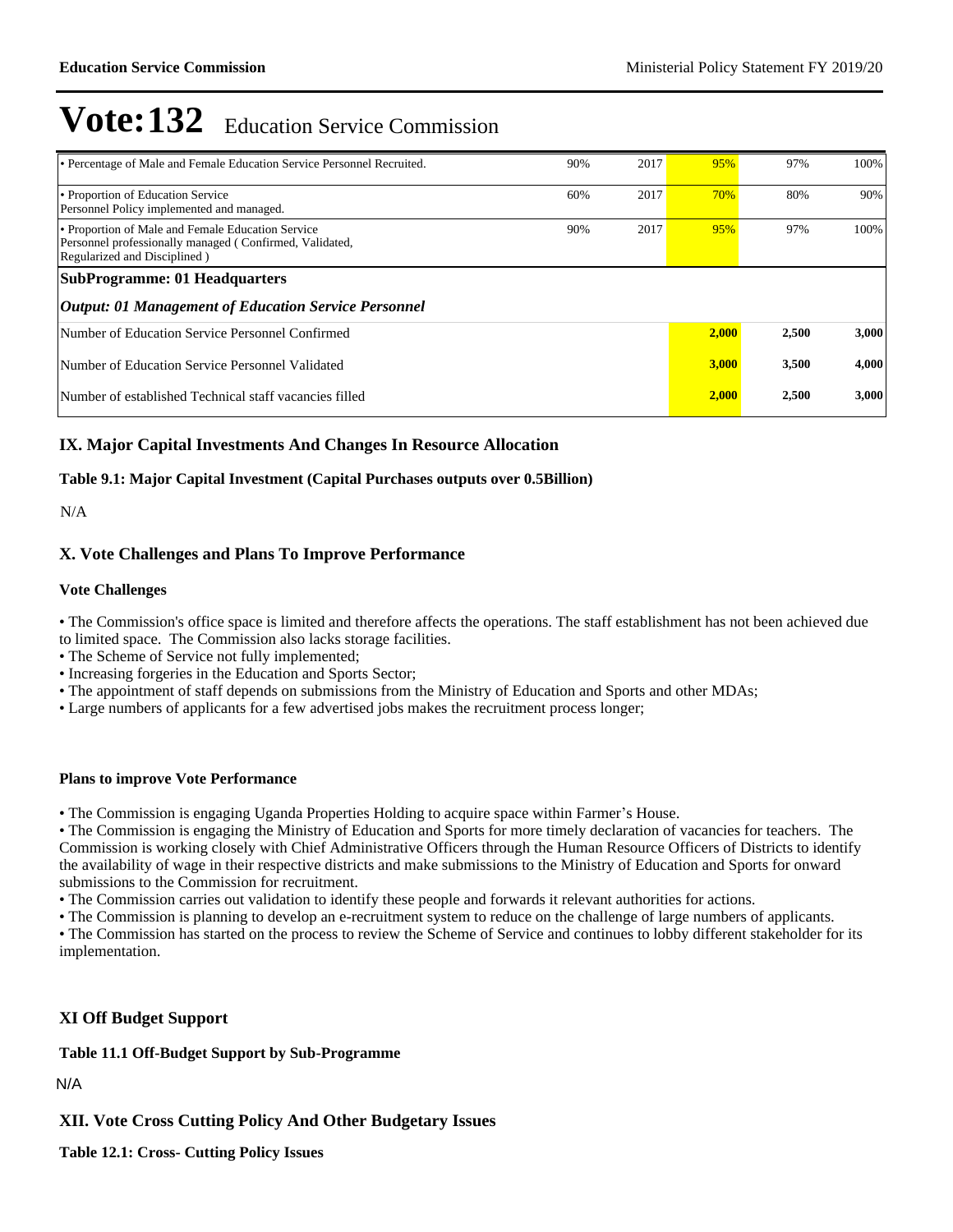| <b>Issue Type:</b>                  | <b>HIV/AIDS</b>                                                                                                                                                                                                                                                          |
|-------------------------------------|--------------------------------------------------------------------------------------------------------------------------------------------------------------------------------------------------------------------------------------------------------------------------|
| Objective:                          | • Provide psycho-social support to Education Service Commission Staff living with HIV/AIDS<br>• Organize HIV/AIDS voluntary testing and counseling exercise and blood donation drive;                                                                                    |
| <b>Issue of Concern:</b>            | • Mitigating effects of HIV/AIDS on Staff Performance<br>• Create awareness of Impact of HIV/AIDS                                                                                                                                                                        |
| <b>Planned Interventions:</b>       | • Continuous sensitization and free medical checkups and Blood donation on an annual basis<br>• Providing incentive in terms of medical allowance to facilitate staffs living with HIV/AIDs.                                                                             |
| <b>Budget Allocation (Billion):</b> | 0.075                                                                                                                                                                                                                                                                    |
| <b>Performance Indicators:</b>      | • HIV/AIDS workplace policy put in Place<br>• Number of Workshops and Blood donation drives held                                                                                                                                                                         |
| <b>Issue Type:</b>                  | Gender                                                                                                                                                                                                                                                                   |
| Objective:                          | • To recruit qualified and competent Male and Female Education Service Personnel into the<br>Service<br>• To Promote Gender Equality during recruitment processes<br>• To offer equal opportunities to regions and people with special needs while conducting interviews |
| <b>Issue of Concern:</b>            | • Gender and Physical responsiveness<br>• Gender Discrimination and Stereotyping                                                                                                                                                                                         |
| <b>Planned Interventions:</b>       | • The ESC plans to recruit, confirm and validate 9000 personnel into service. Of 4000 will be<br>female, 300 people with special needs candidates and recruitment in all regions.                                                                                        |
| <b>Budget Allocation (Billion):</b> | 3.000                                                                                                                                                                                                                                                                    |
| <b>Performance Indicators:</b>      | • Number of Males and Female Education Service Personnel recruited per region<br>• Percentage of recruitment budget Non-wage (70%)                                                                                                                                       |
| <b>Issue Type:</b>                  | <b>Enviroment</b>                                                                                                                                                                                                                                                        |
| Objective:                          | • To Save Energy and creation of a healthy working environment<br>• To Reduce on the Use of Paper                                                                                                                                                                        |
| <b>Issue of Concern:</b>            | • Power wastage and use of a lot of stationery<br>• Pollution of Environment                                                                                                                                                                                             |
| <b>Planned Interventions:</b>       | • Use of ICT resources to communicate and share information instead of printing<br>• Enhance use of Electronic Data Management System (EDMS)                                                                                                                             |
| <b>Budget Allocation (Billion):</b> | 0.100                                                                                                                                                                                                                                                                    |
| <b>Performance Indicators:</b>      | • Percentage reduction in the budget for stationary<br>• Percentage Increase in ICT resources.                                                                                                                                                                           |

## **XIII. Personnel Information**

**Table 13.1 Staff Establishment Analysis**